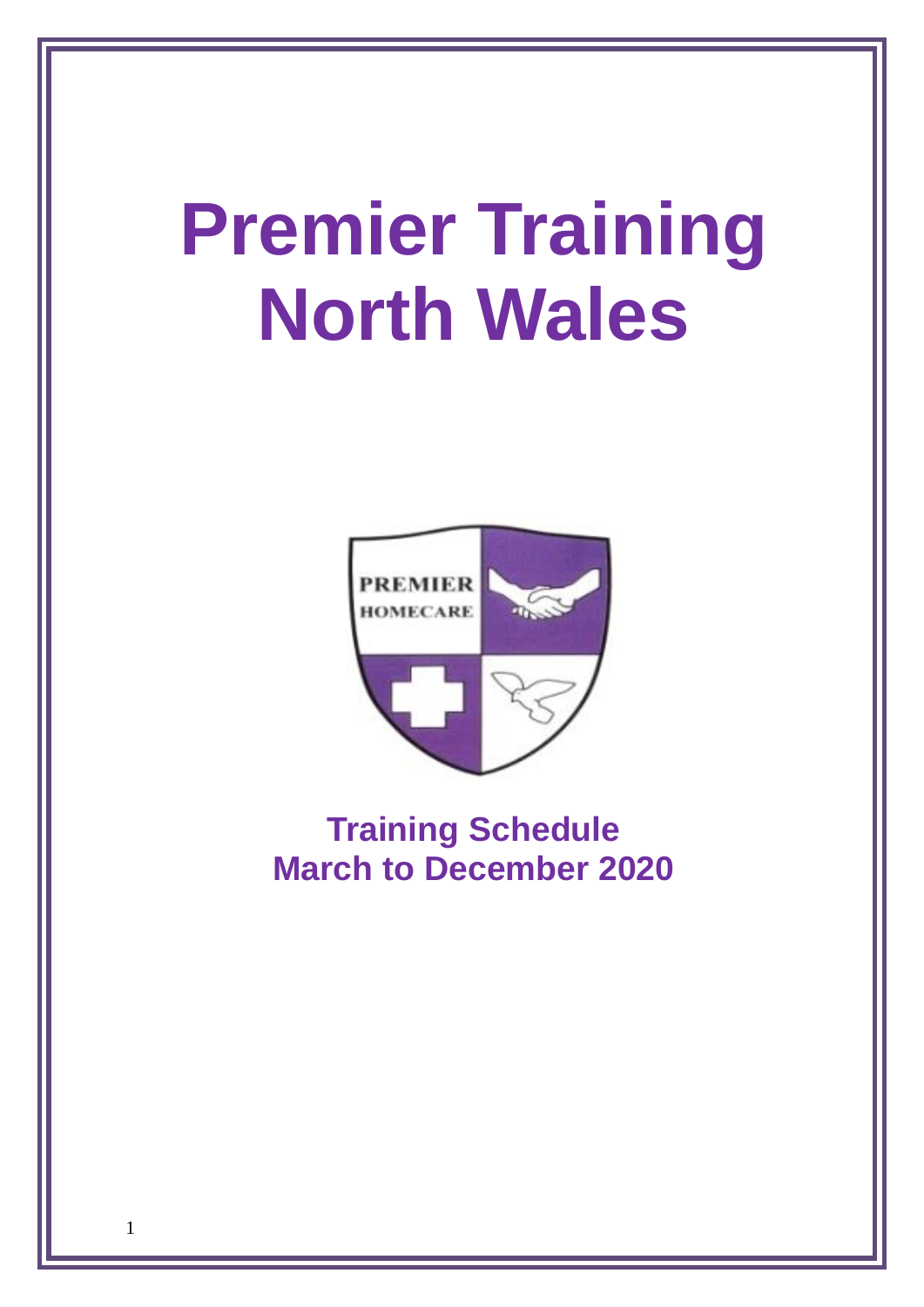### **Welcome to Premier Homecare Training**

We provide high quality training specifically for the care sector, delivered by a highly skilled, occupationally competent trainer. We can also provide bespoke training courses either at your own premises or at our training suite in Alltami.

*For regular users there will be a 10% discount on all published cost for any course when there is a block booking of 4 candidates; plus an additional benefit of a free place for a candidate, if booking over 5 attendees.* 

*Otherwise it will be the published prices (see course list) for a "one off" course.*

*Fo The All Wales 2 day Moving and Positioning Course will now be at a reduced charge of £75.*

All our courses are interactive, fun and provide learners the opportunity to discuss specific issues relevant to their requirements.

At Premier Training we understand the constraints that may face Domiciliary Care providers and Care Homes; therefore we are able to offer an innovative and flexible approach to training.

We are a proactive training company, understanding the changes that are taking place in community care and are looking towards providing specialist or bespoke courses that would assist your staff to meet the changes to the level of needs within the community.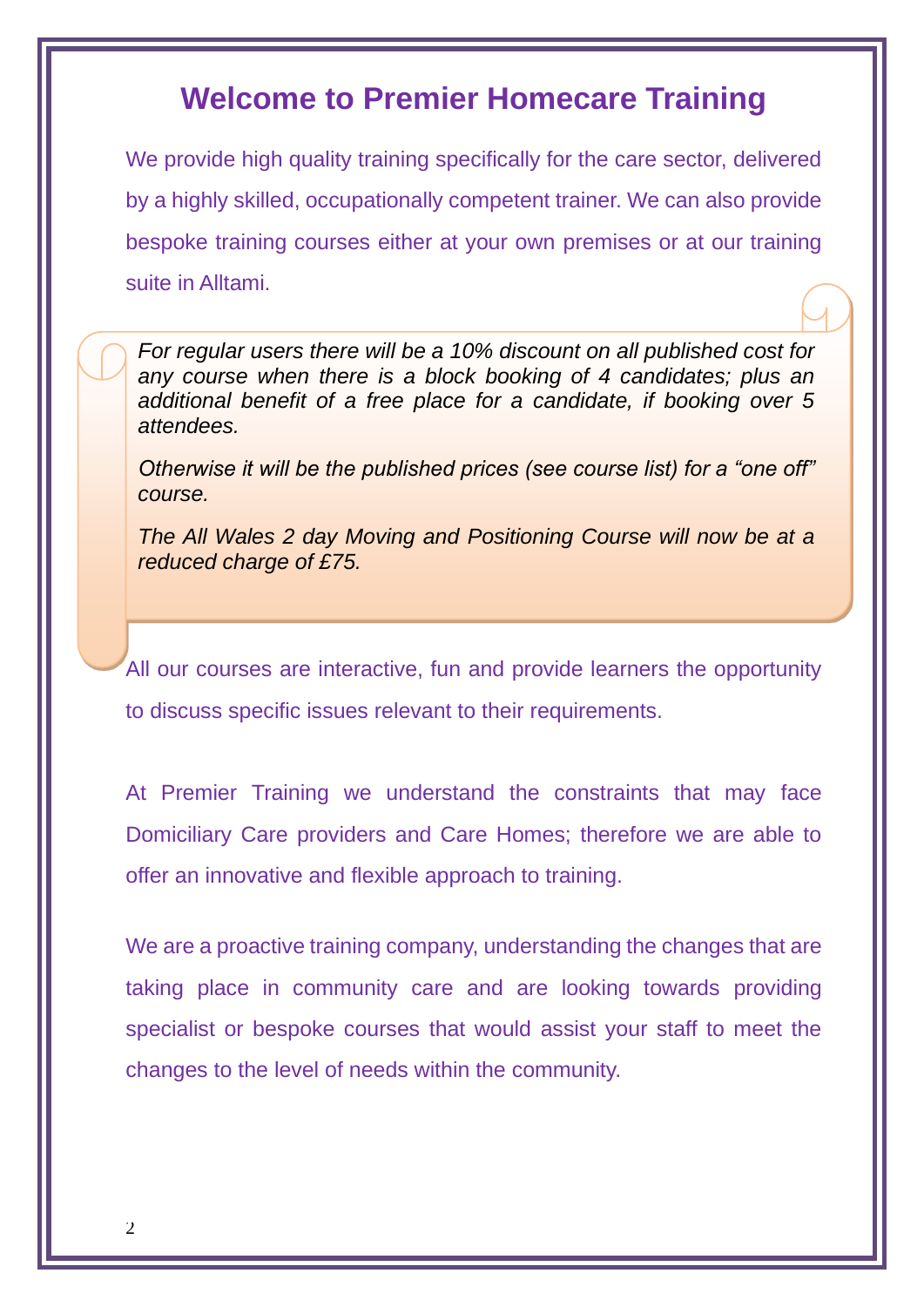# **NHS / All Wales Manual Handling Passport 2 days**

### **£75 per person**

This 2 day course with the contents accredited, and has been designed for candidates working in the care sector with the recommendation of Health and Safety and follows the modules A – F within All Wales Manual Handling Passport. Course contents: - Legislation - Muscularskeletal injuries & how to avoid them - Risk Assessments - Effective movement principles - Team Handling - Use of Handling aids – Hoists and slings. {Requires refresher training every two years}.

#### **Start time 9.30 am - Finish time 4.30 pm both days**

**April - December 2020**

**20th & 21st April 2020**

**11th & 12th May 2020**

**8 th & 9th June 2020**

**13th & 14th July 2020**

**10th & 11th August 2020**

**7 th & 8th September 2020**

**12th & 13th October 2020**

**9 th & 10th November 2020**

**7 th & 8th December 2020**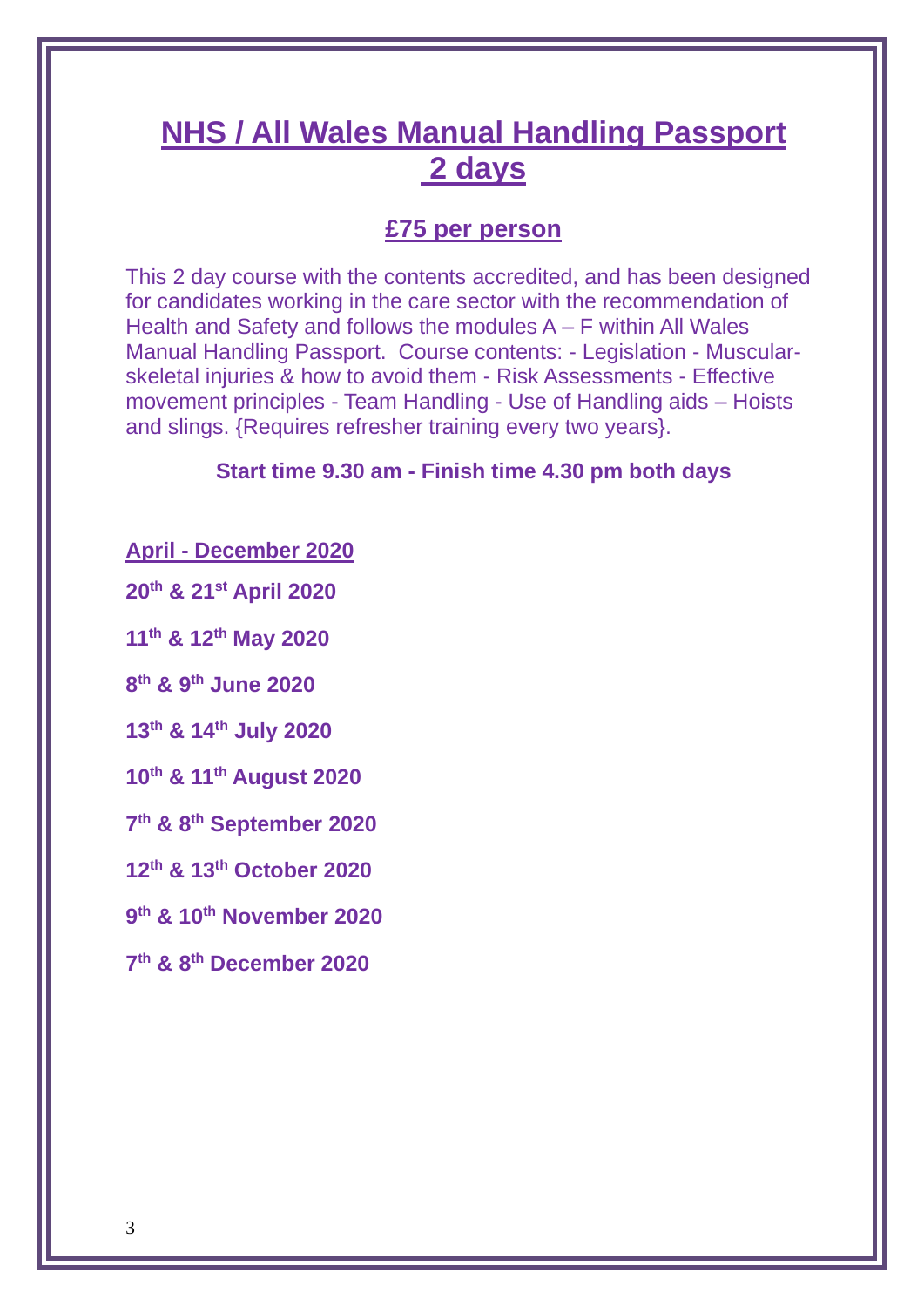## **NHS/All Wales Manual Handling Passport Refresher**

### **£55 per person**

This course is taken within 2 years of the completion of the Manual Handling Passport {or sooner dependent on location and organisations} as an update to the 2 day course already completed. Course contents: Modules C – F within All Wales Manual Handling Passport, effective movement principles, use of Handling aids, ensure safe practice, refresh on and provide instruction and facilitate the safer moving and positioning of the client using the maneuvers trained, ensuring the health and safety of both staff and client

#### **Start time 9.30 am - Finish time 4.30pm**

**April – December 2020**

**27th April 2020**

**18th May 2020**

**15th June 2020**

**20th July 2020**

**17th August 2020**

**21st September 2020**

**19th October 2020**

**16th November 2020**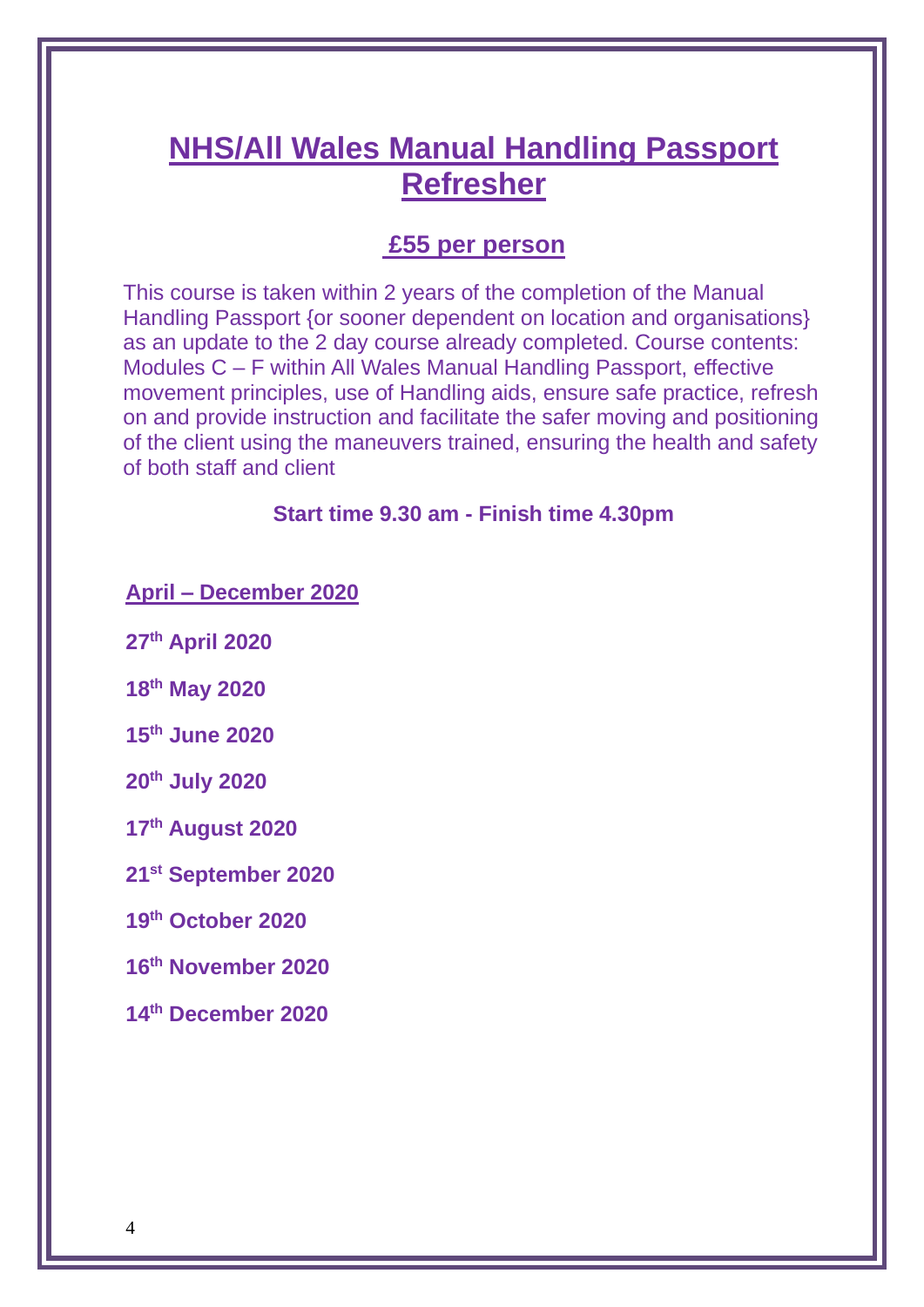### **Medication**

### **Certification Valid for 1 year: {Annual refresher required or may vary dependent on location or organisation}**

#### **£50 per person**

The content of this course is accredited through the Open College Network (O.C.N.), with a test paper with a 75% pass mark for competency, and includes:

Awareness of relevant legislation and the importance of correct recording: awareness of the basics of medication, understanding the need to control medication administration: have an awareness of controlled drugs and responsibility of completing documentation: have knowledge of medication errors and adverse reactions: have knowledge about the storage and correct disposal of medication: Understanding of the application of Ear, Eyes Nasal drops and Nasal spray.

#### **Start time 9.30 am - Finish time 1.00 pm**

**April - December 2020**

**17th April 2020**

**14th May 2020**

**5 th June 2020**

**10th July 2020**

**7 th August 2020**

**4 th September 2020**

**9 th October 2020**

**6 th November 2020**

**4 th December 2020**

5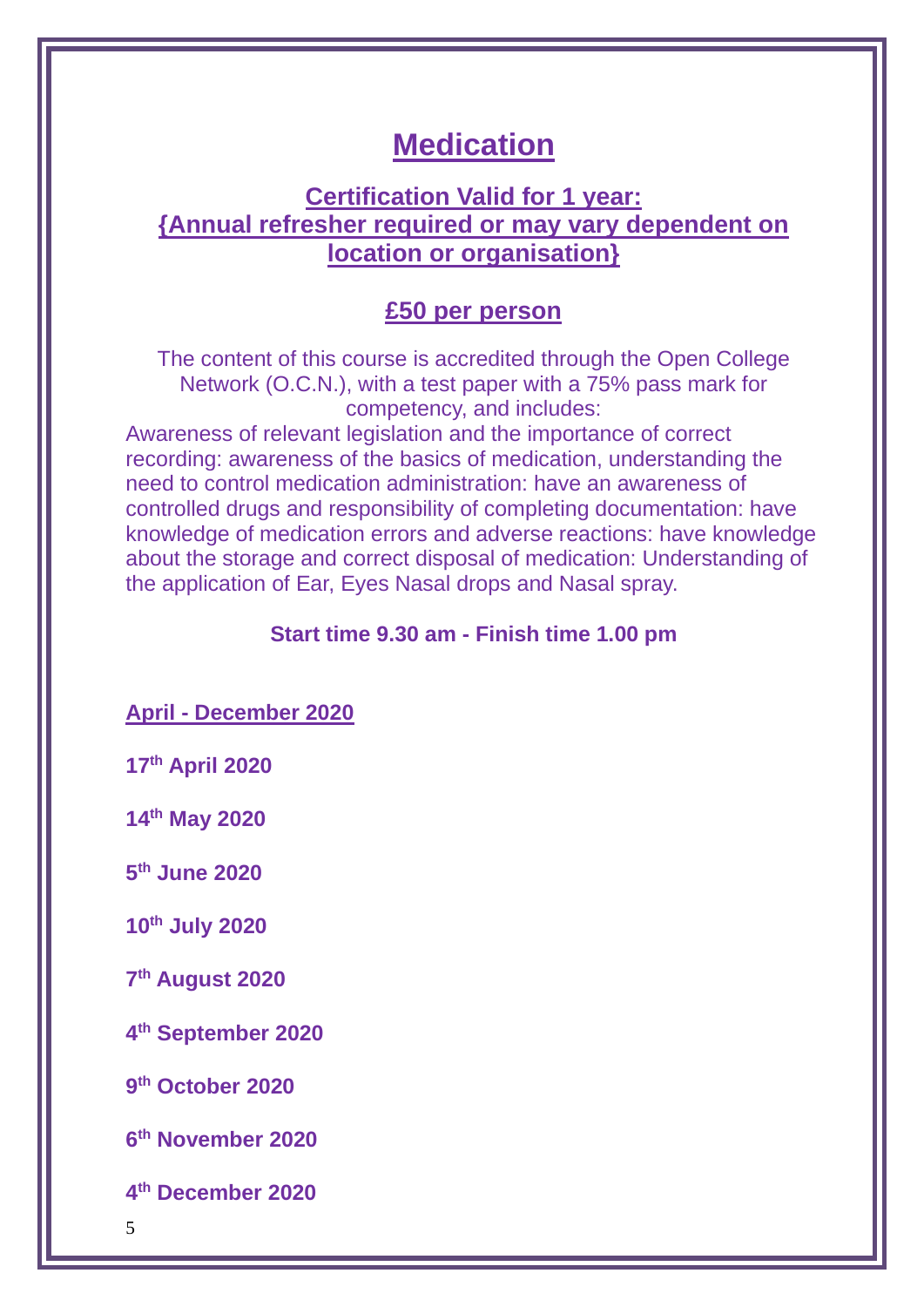### **Medication Refresher**

### **£40 per person**

The content of this course is accredited through the Open College Network (O.C.N.), with a test paper with a 75% pass mark for competency, and includes:

Awareness of relevant legislation and the importance of correct recording: awareness of the basics of medication, understand the need to control medication administration: have an awareness of controlled drugs and responsibility of completing documentation: have knowledge of medication errors and adverse reactions: have knowledge about the storage and correct disposal of medication: Understanding of the application of Ear, Eyes Nasal drops and Nasal spray

#### **Start time 9.30 am - Finish time 12.30 pm**

**April - December 2020**

**28th April 2020**

**19th May 2020**

**16th June 2020**

**21st July 2020**

**18th August 2020**

**22nd September 2020**

**20th October 2020**

**17th November 2020**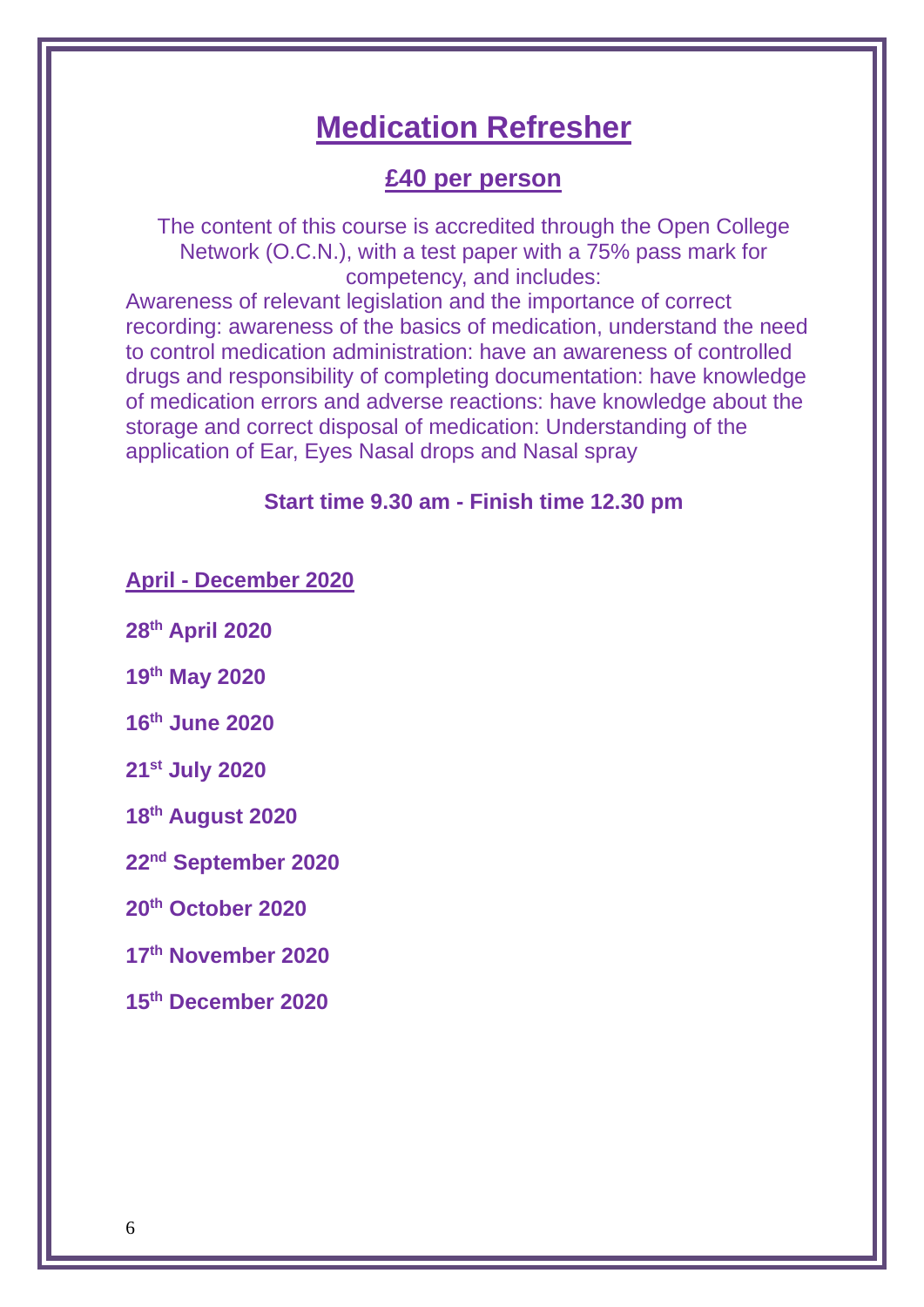# **Infection Control**

### **£40 per person**

The content of this course is accredited through the Open College Network (O.C.N.), with a test paper with a 75% pass mark for competency, which includes:

Basic infection control principles, Hand Hygiene, Personnel Protective Equipment - Handling and disposing of waste. Legislation, Reportable Diseases, Micro-Organisms, Chain of Infection, Disposal of waste, Standard Principals of Infection Control.

#### **Start time 9.30 am - Finish time 12.30 pm**

**April - December 2020**

**23rd April 2020**

**5 th May 2020**

**2 nd June 2020**

**7 th July 2020**

**4 th August 2020**

**10th September 2020**

**6 th October 2020**

**3 rd November 2020**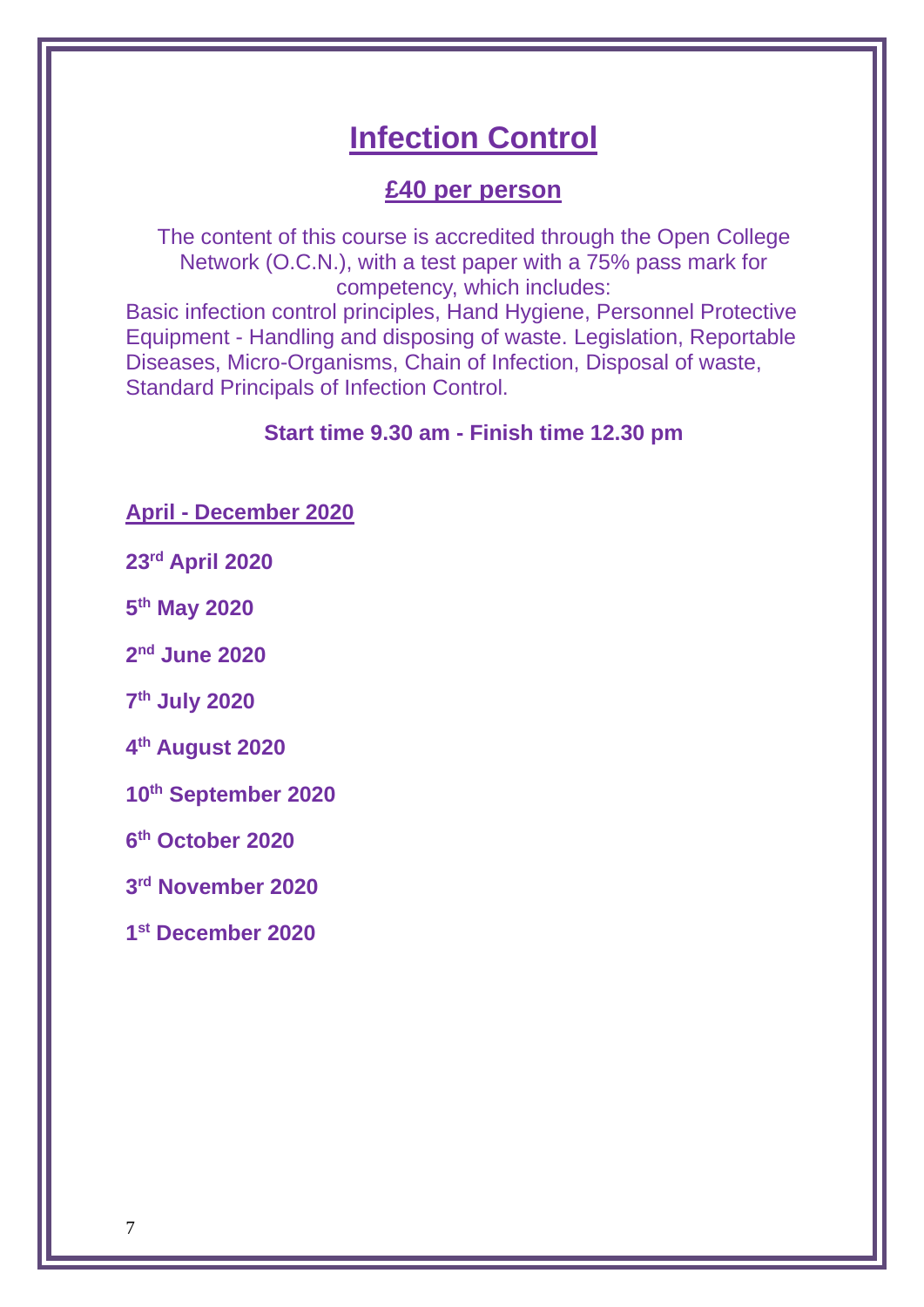# **Food Hygiene & Nutrition Awareness**

### **£40 per person**

The content of this course is accredited through the Open College Network (O.C.N.), with a test paper with a 75% pass mark for competency, which includes:

providing an awareness of food safety and legislation. The importance of nutrition, Food poisoning, its symptoms and its causes, Bacteria, Food storage, and safe preparations of foods.

#### **Start time 9.30 am - Finish time 12.30 pm**

**April - December 2020**

**15th April 2020**

**6 th May 2020**

**3 rd June 2020**

**8 th July 2020**

**5 th August 2020**

**2 nd September 2020**

**7 th October 2020**

**4 th November 2020**

**2 nd December 2020**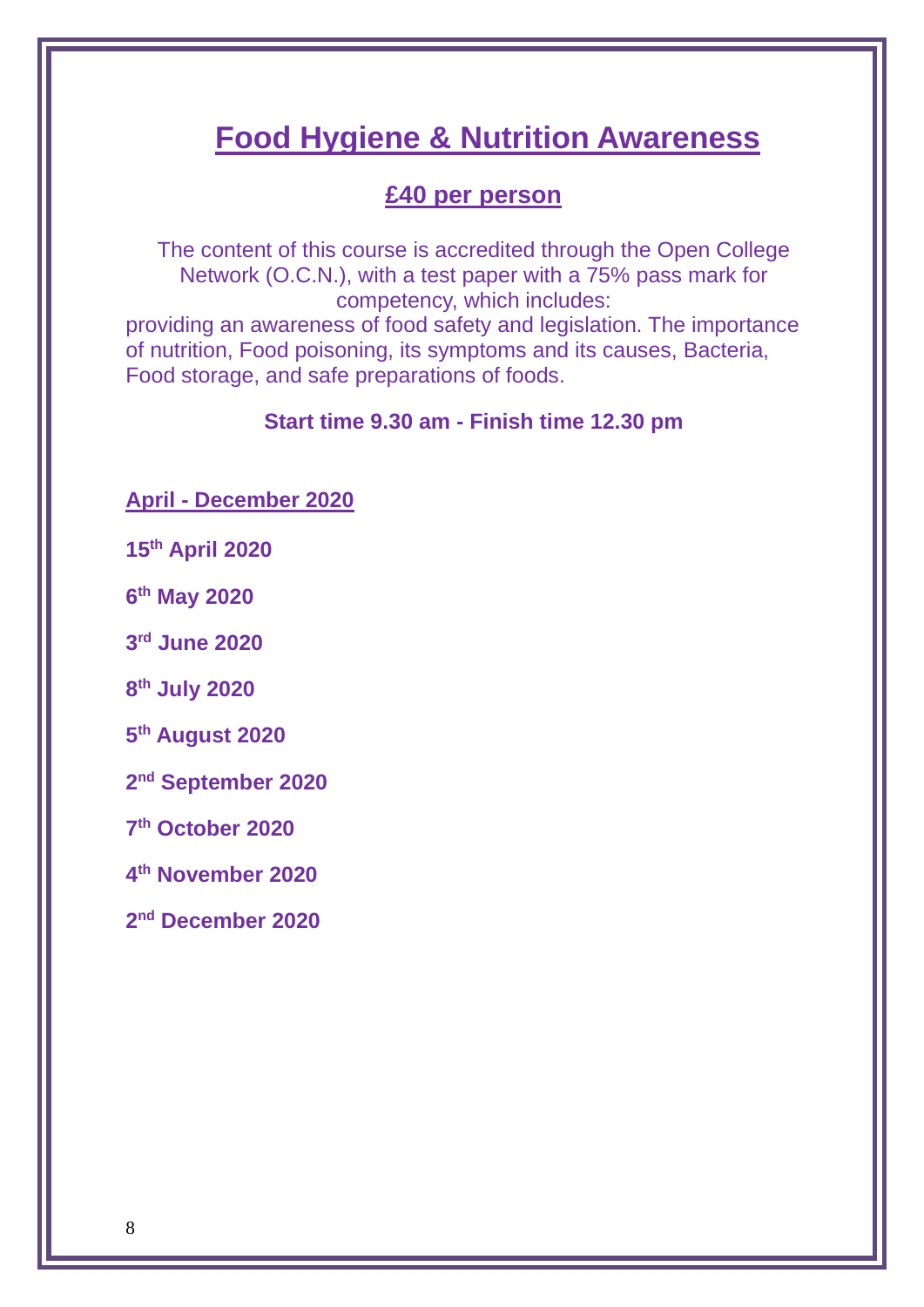### **Dementia Awareness**

#### **£50 per person**

This course offers an awareness of Dementia conditions. The Aim of this course is to inform the candidate about the different forms of Dementia and the affect that it has on the client /resident, the carer and families involved.

The objective of the course is to give the candidate, an understanding of Dementia and the problems encountered an understanding of Early Onset Dementia and the social & economic problems faced by the person and their family. Plus, an understanding of Challenging Behaviour, exploring Person Centred Care, and group discussion of bad practice in Dementia care.

#### **Start time 13.30 am - Finish time 16.30 pm**

**April - December 2020**

**23rd April 2020**

**5 th May 2020**

**2 nd June 2020**

**7 th July 2020**

**4 th August 2020**

**10th September 2020**

**6 th October 2020**

**3 rd November 2020**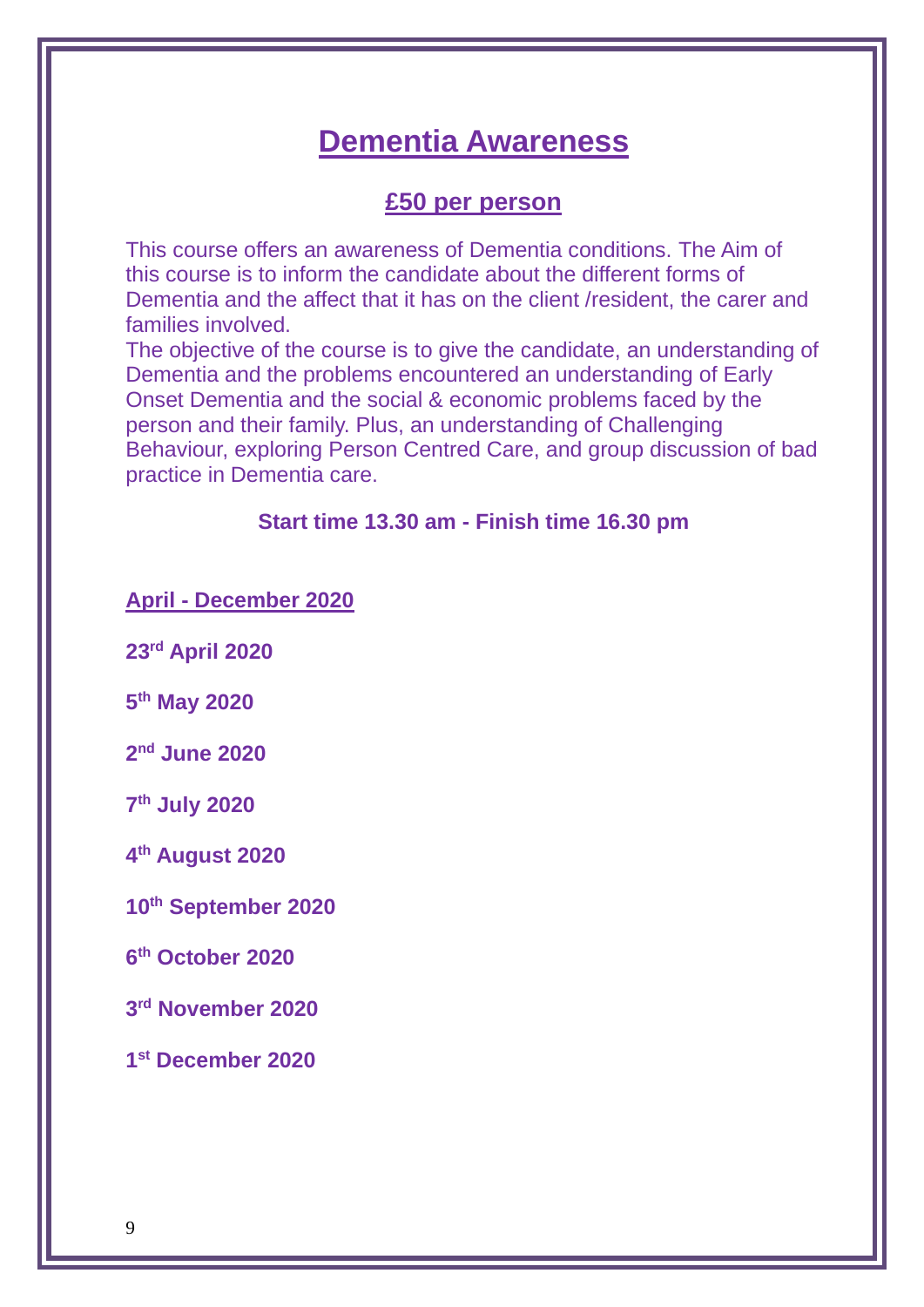## **Emergency First Aid at Work**

### **£50 per person**

This course is ideal for all staff to enable them to have more confidence to deal with an emergency situation.

Candidates will have knowledge of, and will have the opportunity to practice: - Cardiopulmonary Resuscitation (CPR) & abdominal thrusts - Caring for the unconscious casualty - Dealing with blood loss and shock - Management of fractures - Heart Attacks & Strokes - Burns and scalds

- Responding to major / minor illnesses.

#### **Start time 9.30 am - Finish time 1.00 pm**

**April - December 2020**

**24th April 2020**

**15th May 2020**

**12th June 2020**

**17th July 2020**

**14th August 2020**

**11th September 2020**

**16th October 2020**

**13th November 2020**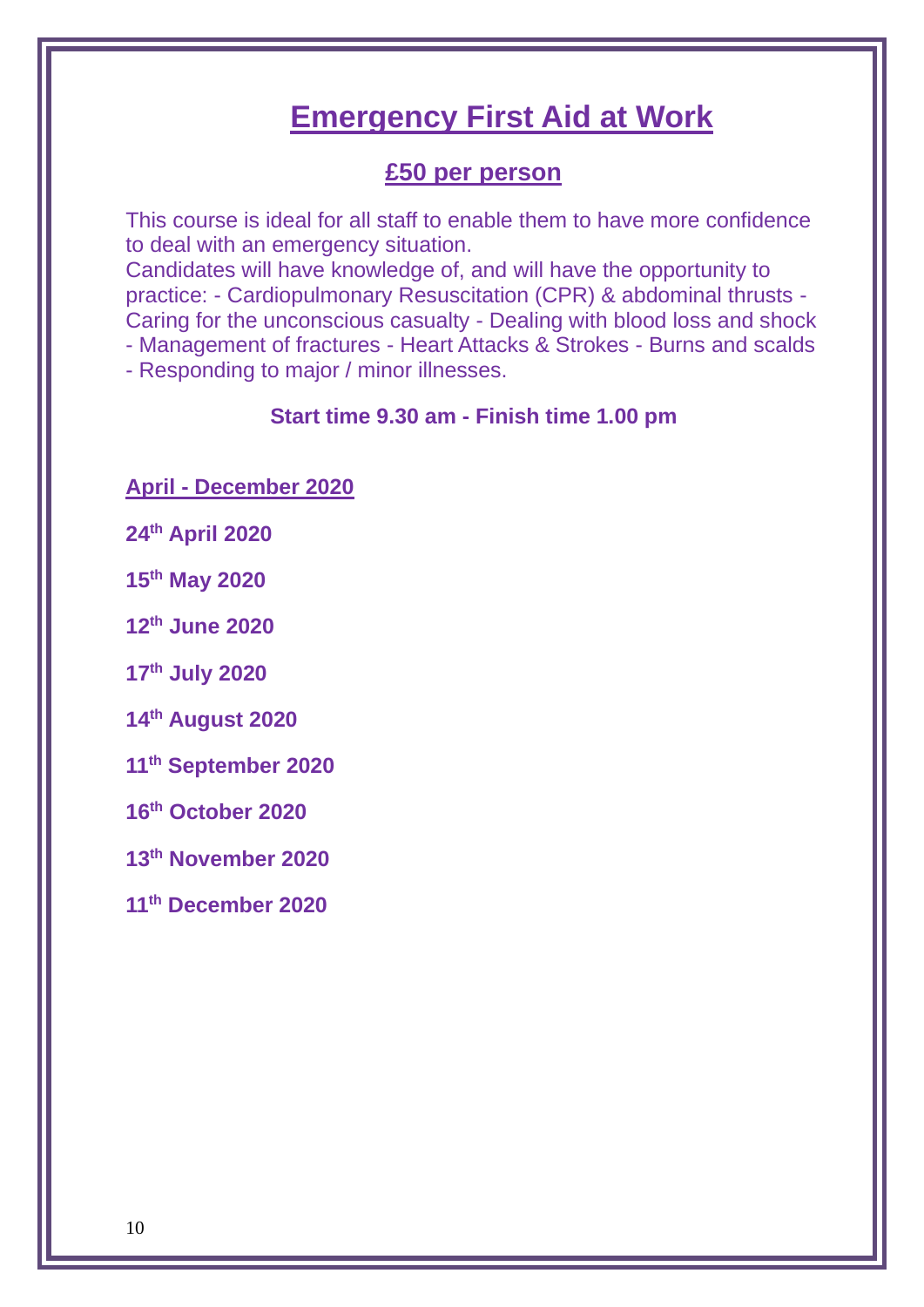## **Emergency First Aid at Work – Refresher Course**

### **£40 per person**

This course is ideal for all staff to enable them to have more confidence to deal with an emergency situation.

Candidates will have knowledge of, and will have the opportunity to practice: - Cardiopulmonary Resuscitation (CPR) - Caring for the unconscious casualty - Dealing with blood loss and shock - Heart Attacks & Strokes - Burns and scalds - Responding to major / minor illnesses

#### **Start time 9.30 am - Finish time 12.30 pm**

#### **April – December 2020**

**1 st May 2020**

**21st May 2020**

**19th June 2020**

**23rd July 2020**

**21st August 2020**

**23rd September 2020**

**23rd October 2020**

**19th November 2020**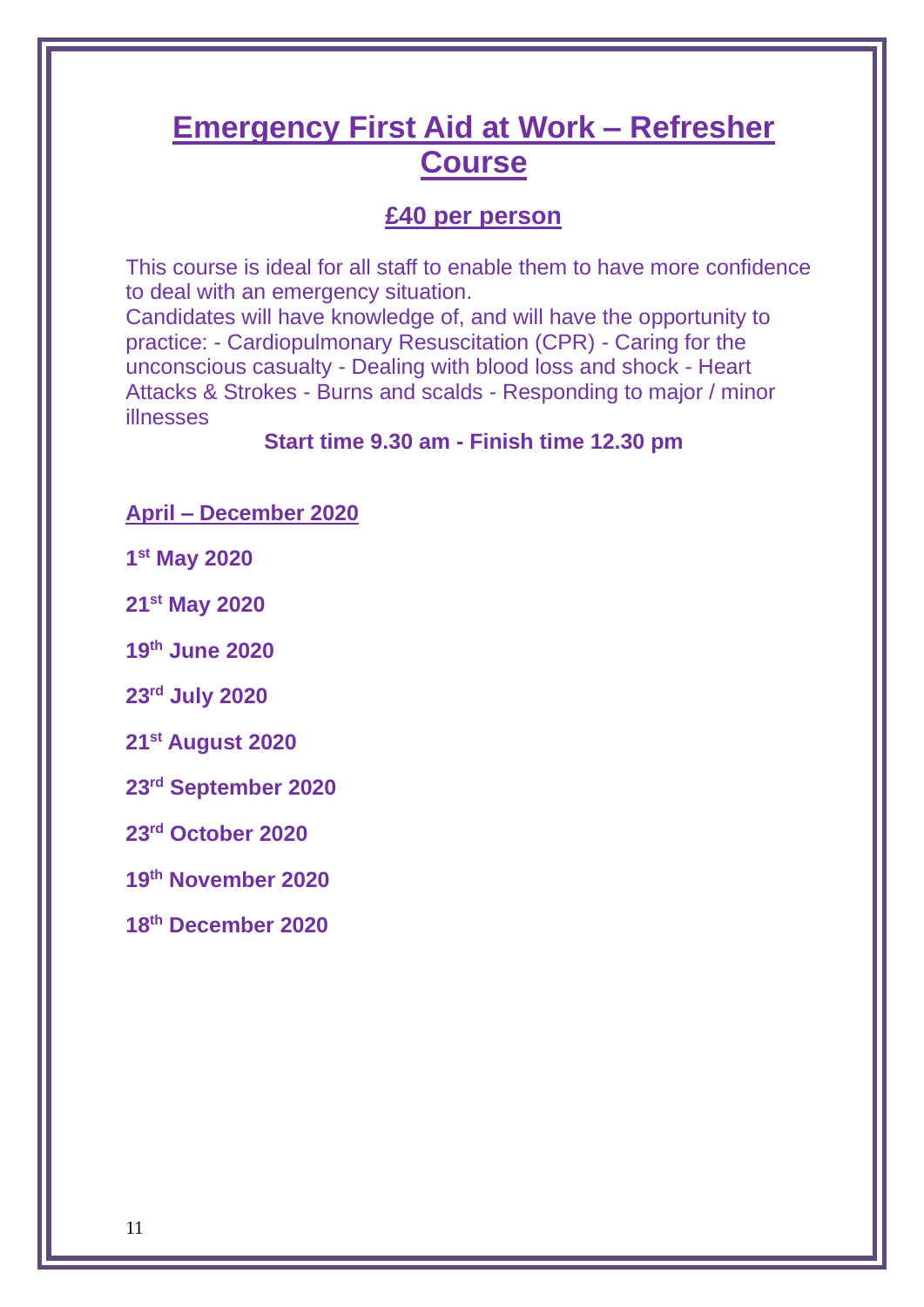## **Health & Safety Awareness**

#### **£30 per person**

This course gives staff an understanding of Health & Safety Legislation's, key points of COSHH and RIDDOR and risk assessments in the workplace. Look at infection control and manual handling. Exploration of fire safety including the fire triangle and sources of ignition.

### **Start Time 9.30 am – Finish Time 12.30 pm**

**April - December 2020**

**16th April 2020**

**7 th May 2020**

**4 th June 2020**

**9 th July 2020**

**6 th August 2020**

**3 rd September 2020**

**8 th October 2020**

**5 th November 2020**

**3 rd December 2020**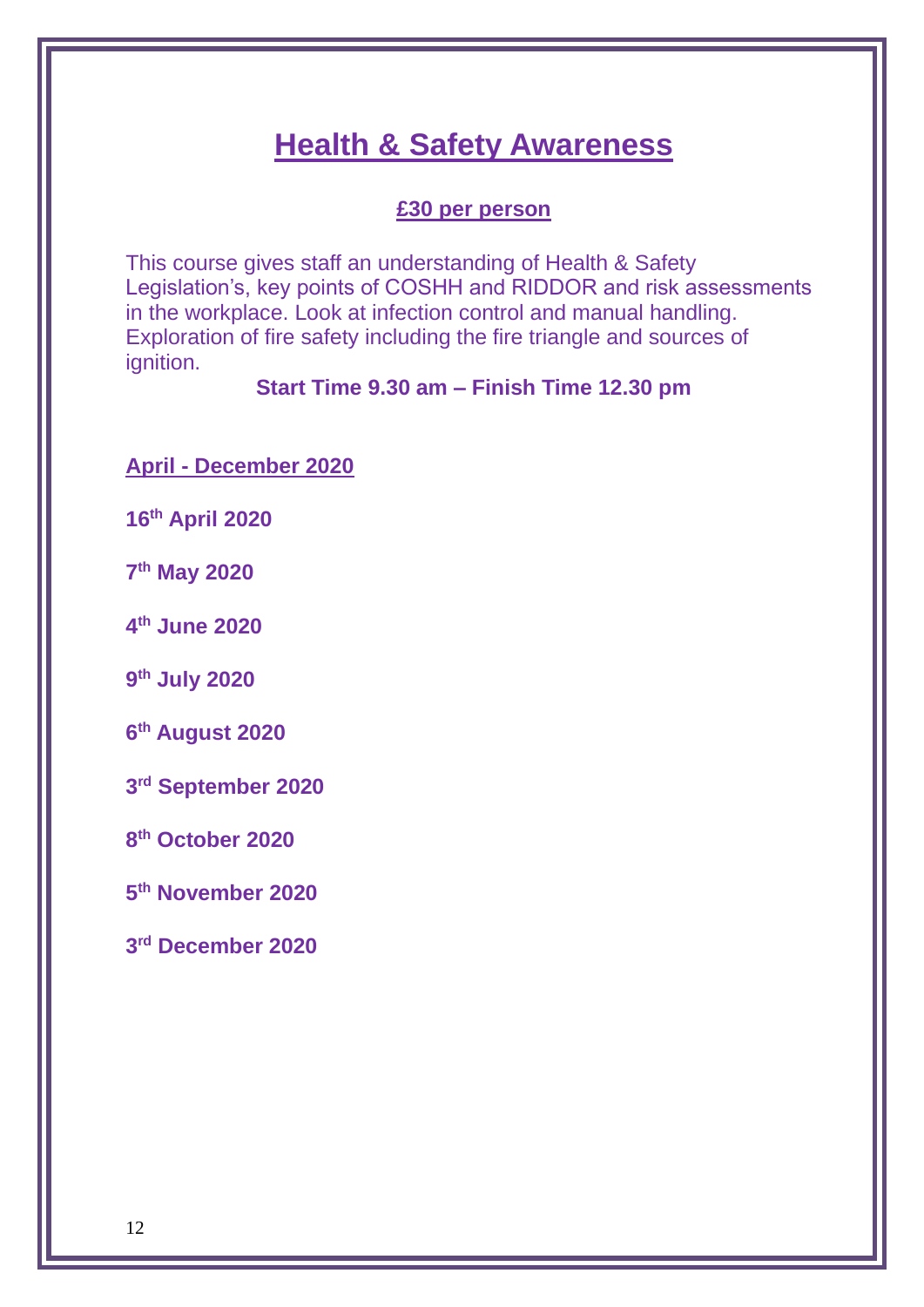## **Sensory Loss & Effective Communication**

#### **£30 per person**

This course is designed to help staff understand the factors that impact individual with Sensory Loss and dual sensory loss and the importance of effective communication for these individuals. Recognize possible symptoms of sight / hearing loss. How to provide support to an individual with Sensory Loss.

#### **Start time 2.30 pm - Finish time 4.30 pm**

**April - December 2020**

**22nd April 2020**

**13th May 2020**

**10th June 2020**

**15th July 2020**

**12th August 2020**

**9 th September 2020**

**14th October 2020**

**11th November 2020**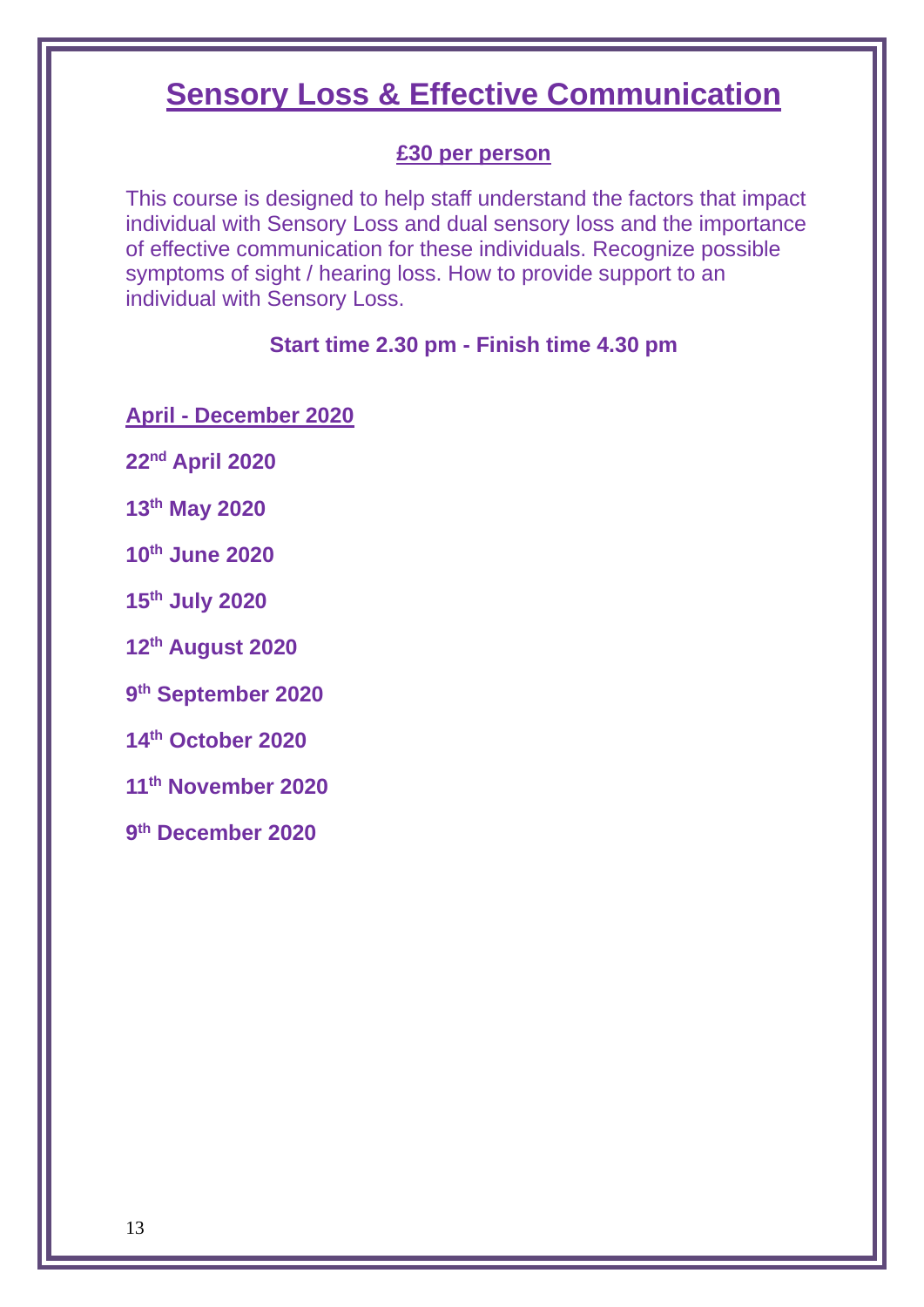# **Safeguarding of Vulnerable Adults {SOVA}**

### **£40 per person**

This course will benefit all who work in the care sector, offering an awareness and understanding of the term Adult Abuse. Look at Legislation relating to Abuse, recognise the signs and symptoms and identify different types of abuse and their role in regards to safeguarding adults. Look at whistle blowing, barriers to reporting and the correct procedure when carrying out the reporting process.

#### **Start Time 1.30 pm – Finish Time 4.30 pm**

**April - December 2020**

**16th April 2020**

**7 th May 2020**

**4 th June 2020**

**9 th July 2020**

**6 th August 2020**

**3 rd September 2020**

**8 th October 2020**

**5 th November 2020**

**3 rd December 2020**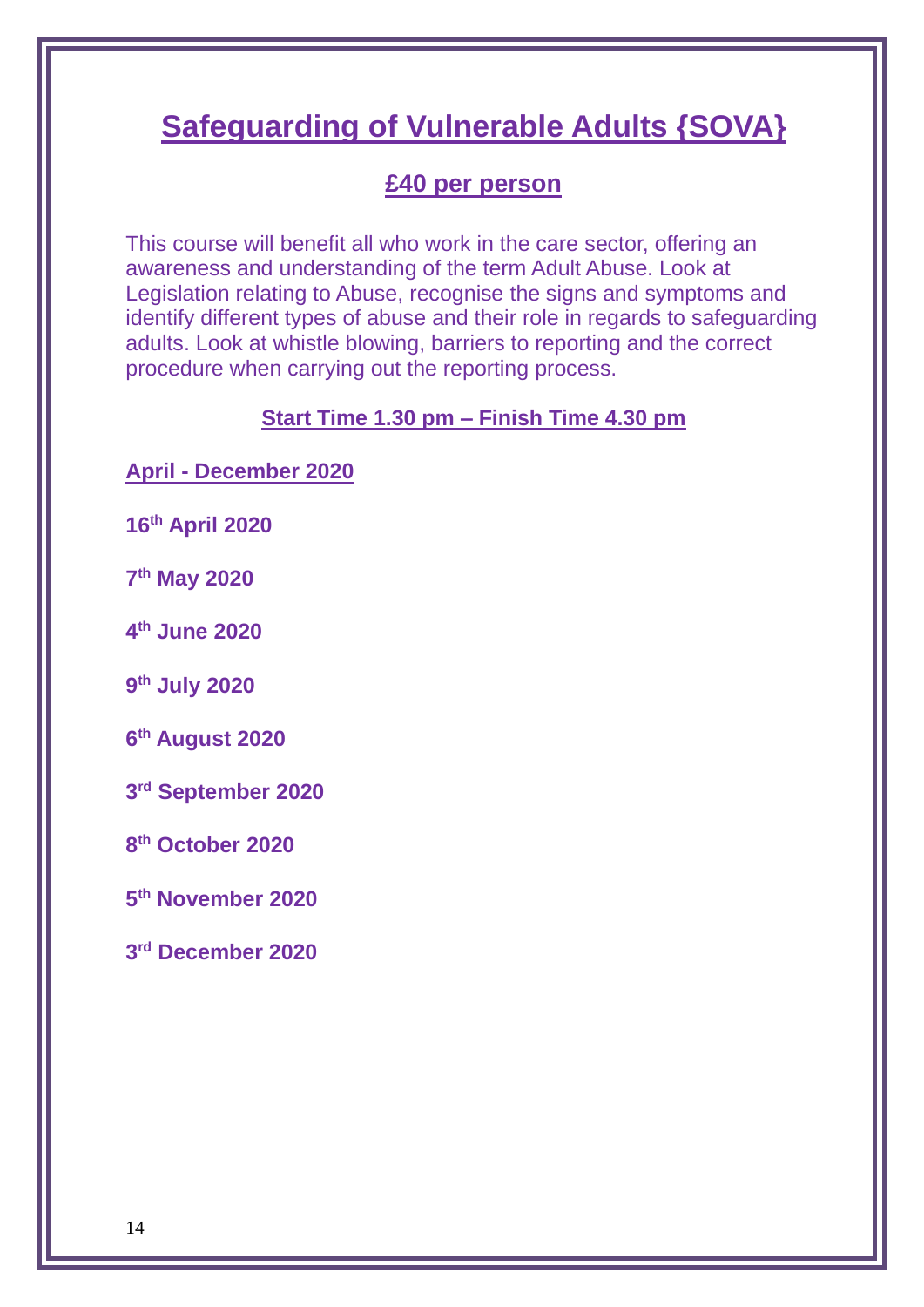# **Mental Capacity Act Awareness {MCA}**

#### **£20 per person**

What is the Mental Capacity Act and its purpose? How mental capacity is determined and assessed, the 5 principals of the MCA, Lasting Powers of Attorney, Independent Mental Capacity Advocates and their role, Duties & responsibilities under the MCA, helping people to make decisions and look at what DoLS is.

**Start Time 9.30 am – Finish Time 11.30 am**

**April - December 2020**

**22nd April 2020**

**13th May 2020**

**10th June 2020**

**15th July 2020**

**12th August 2020**

**9 th September 2020**

**14th October 2020**

**11th November 2020**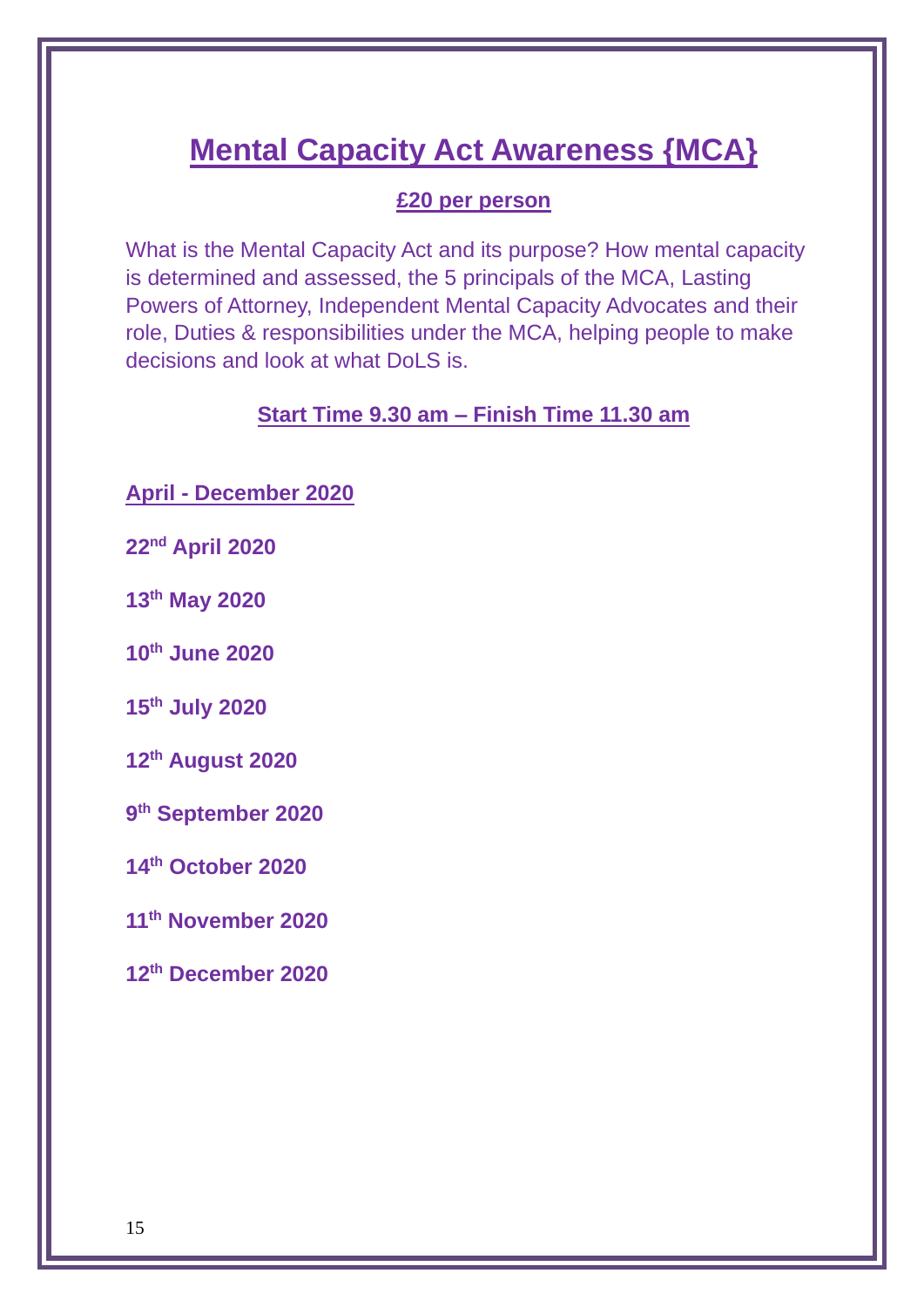# **Person Centred Care**

#### **£20 per person**

This course covers the principals behind person centred care and how this is translated into actual care. Topics covered are Maslow's Hierarchy of needs and how simple day to day tasks with support can help enhance an individual's well-being and also the Equality Act 2010. The principals of care such as privacy, dignity, choice, rights, and respect are discussed. This module can be tailored to specific workplaces if needed. Contact the training department for more information.

#### **Start Time 12.30 pm – Finish Time 2.15 pm**

**April – December 2020**

**22nd April 2020**

**13th May 2020**

**10th June 2020**

**15th July 2020**

**12th August 2020**

**9 th September 2020**

**14th October 2020**

**11th November 2020**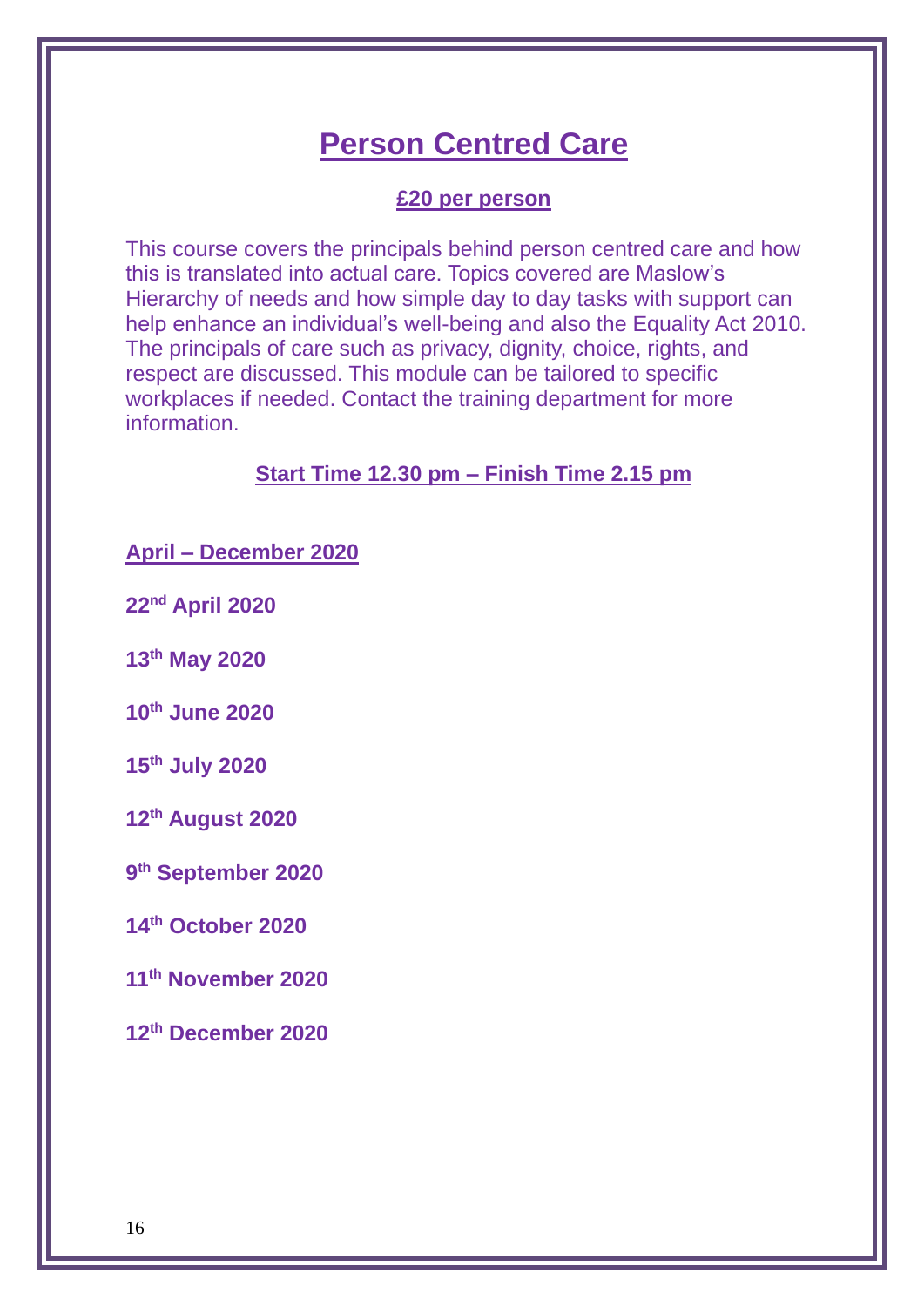# **Full Induction for New Care Staff Covering all Core Training as listed below**

**Day 1 (full day) Infection Control Dementia Awareness**

**Day 2 (half day) Food Hygiene & Nutrition**

**Day 3 (full day) Health & Safety Awareness Safeguarding of Vulnerable Adults**

**Day 4 (half day) Medication**

**Days 5 & 6 (full days) All Wales Manual Handling Passport**

**Day 7 (full day) Mental Capacity Act Awareness Person Centred Care Sensory Loss** & **Effective Communication**

### **£350 per person**

### **Additional course available to complete at additional cost**

**Emergency First Aid at Work**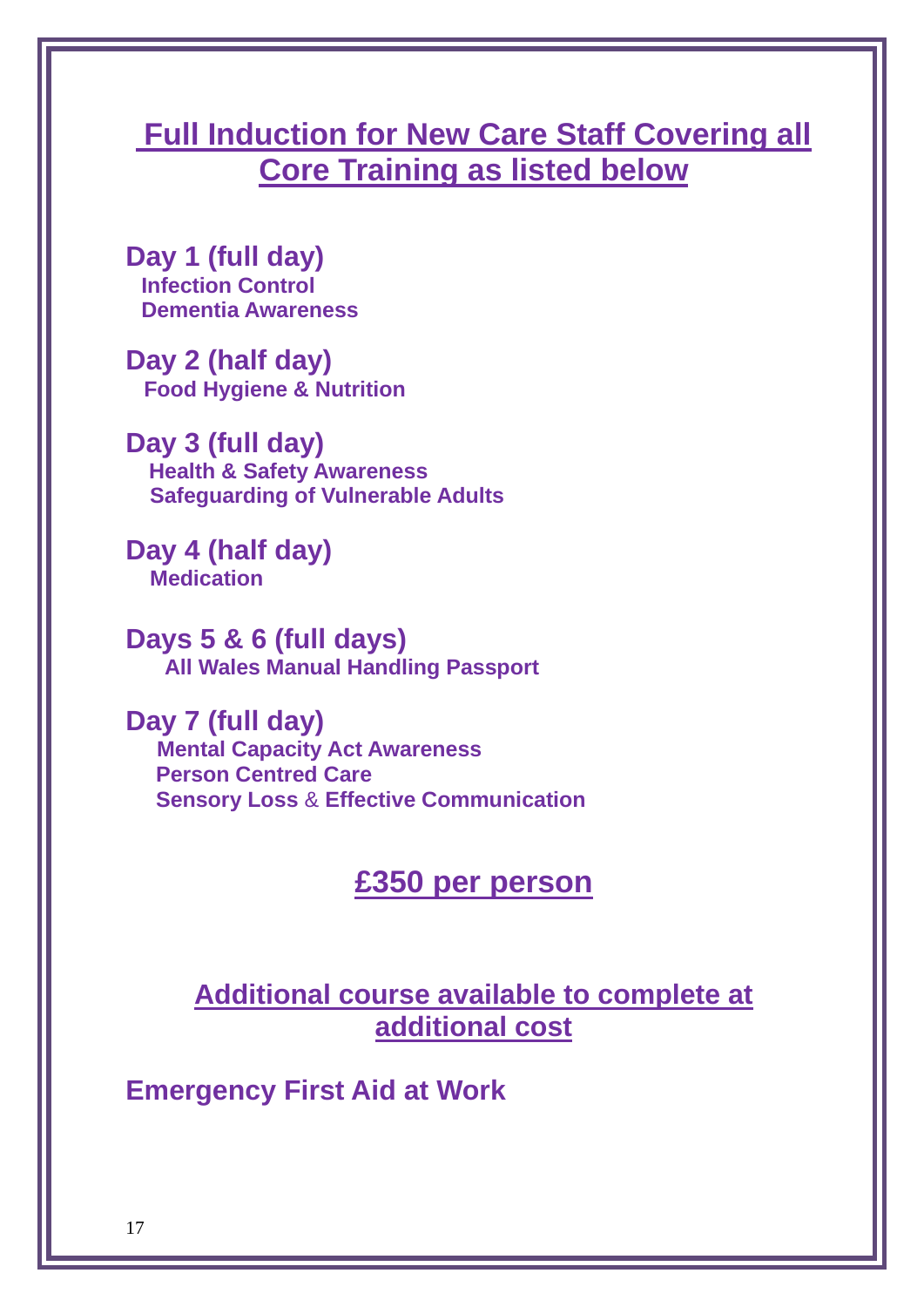### **Booking a course**

**You can enquire about or book a course by emailing your enquiry to [info@phnw.co.uk](mailto:info@phnw.co.uk) or [donna@phnw.co.uk](mailto:donna@phnw.co.uk) or by contacting our office on 01244 544442 and ask for the training manager.**

**A booking form will be sent out to you on receipt of your training course enquiry.**

**On receipt of the booking form, you should read it, sign it and return it, this will secure your place(s)**

**The booking form will contain;**

**The course title Course date and time Name of attendee or number of places requested Cost Details for invoicing purposes**

#### **Also the terms and conditions which you can read below**

**Terms & Conditions**

There will be a cancellation charge of 50% of the course fee unless 5 working days' notice is given.

If you do not attend the training on the day then there will be a charge of 100%.

A substitute name for attendance is acceptable, please inform for registration documents.

Advanced notice required, of any candidates who have additional requirements in regards to their learning styles or needs, allowing time for preparation.

Advanced notice required of any Welsh language requirements at time of booking the course, allowing time for preparation.

All bookings must be confirmed by returning the Booking Form signed and Dated. There is no placement guarantee unless a signed booking form by a manager has been returned to Premier Homecare.

Premier Homecare reserve the right to cancel scheduled training courses on the grounds of the Trainer being unavailable to due to sickness or A-another form of emergency.

We ask all delegates to arrive 15 minutes prior to start time for Registration.

All courses are held in our training suites at the Alltami office, We have ample free parking – refreshments are provided. To book your staff on these courses, please contact our Training Department for further information:

Telephone 01244 544442

#### Or

Email: [info@phnw.co.uk](mailto:info@phnw.co.uk) or [donna@phnw.co.uk](mailto:donna@phnw.co.uk)

VISIT OUR WEBSITE: - [www.phnw.co.uk](http://www.phnw.co.uk/) for more information

18